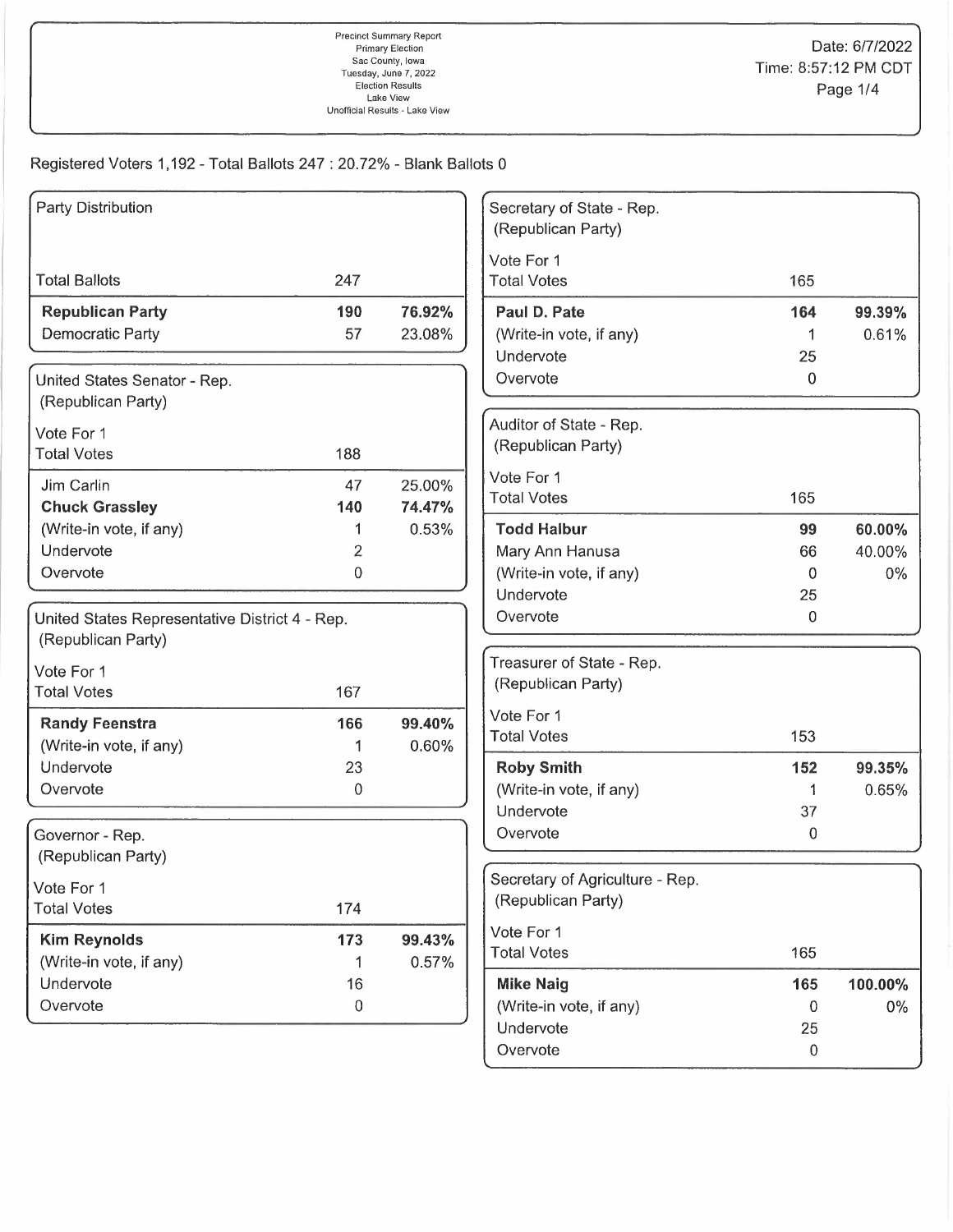Registered Voters 1,192 - Total Ballots 247: 20.72% - Blank Ballots 0

| Attorney General - Rep.                       |     |         | County Treasurer - Rep.      |                |         |
|-----------------------------------------------|-----|---------|------------------------------|----------------|---------|
| (Republican Party)                            |     |         | (Republican Party)           |                |         |
| Vote For 1                                    |     |         | Vote For 1                   |                |         |
| <b>Total Votes</b>                            | 151 |         | <b>Total Votes</b>           | 174            |         |
| <b>Brenna Bird</b>                            | 150 | 99.34%  | <b>Tina Roth</b>             | 173            | 99.43%  |
| (Write-in vote, if any)                       |     | 0.66%   | (Write-in vote, if any)      |                | 0.57%   |
| Undervote                                     | 39  |         | Undervote                    | 16             |         |
| Overvote                                      | 0   |         | Overvote                     | 0              |         |
| State Senator District 4 - Rep.               |     |         | County Recorder - Rep.       |                |         |
| (Republican Party)                            |     |         | (Republican Party)           |                |         |
| Vote For 1                                    |     |         | Vote For 1                   |                |         |
| <b>Total Votes</b>                            | 154 |         | <b>Total Votes</b>           | 172            |         |
| <b>Tim Kraayenbrink</b>                       | 154 | 100.00% | <b>Laura McKeever</b>        | 172            | 100.00% |
| (Write-in vote, if any)                       | 0   | $0\%$   | (Write-in vote, if any)      | $\overline{0}$ | $0\%$   |
| Undervote                                     | 36  |         | Undervote                    | 18             |         |
| Overvote                                      | 0   |         | Overvote                     | 0              |         |
| State Representative District 7 - Rep.        |     |         | County Attorney - Rep.       |                |         |
| (Republican Party)                            |     |         | (Republican Party)           |                |         |
| Vote For 1                                    |     |         | Vote For 1                   |                |         |
| <b>Total Votes</b>                            | 163 |         | <b>Total Votes</b>           | 160            |         |
| <b>Mike Sexton</b>                            | 161 | 98.77%  | <b>Ben Smith</b>             | 158            | 98.75%  |
| (Write-in vote, if any)                       | 2   | 1.23%   | (Write-in vote, if any)      | 2              | 1.25%   |
| Undervote                                     | 27  |         | Undervote                    | 30             |         |
| Overvote                                      | 0   |         | Overvote                     | 0              |         |
| County Board of Supervisors District 3 - Rep. |     |         | United States Senator - Dem. |                |         |
| (Republican Party)                            |     |         | (Democratic Party)           |                |         |
| Vote For 1                                    |     |         | Vote For 1                   |                |         |
| <b>Total Votes</b>                            | 176 |         | <b>Total Votes</b>           | 57             |         |
| James L. Wissler                              | 175 | 99.43%  | Abby Finkenauer              | 19             | 33.33%  |
| (Write-in vote, if any)                       | 1   | 0.57%   | <b>Michael Franken</b>       | 35             | 61.40%  |
| Undervote                                     | 14  |         | <b>Glenn Hurst</b>           | 3              | 5.26%   |
| Overvote                                      | 0   |         | (Write-in vote, if any)      | 0              | $0\%$   |
|                                               |     |         | Undervote                    | $\overline{0}$ |         |
|                                               |     |         | Overvote                     | 0              |         |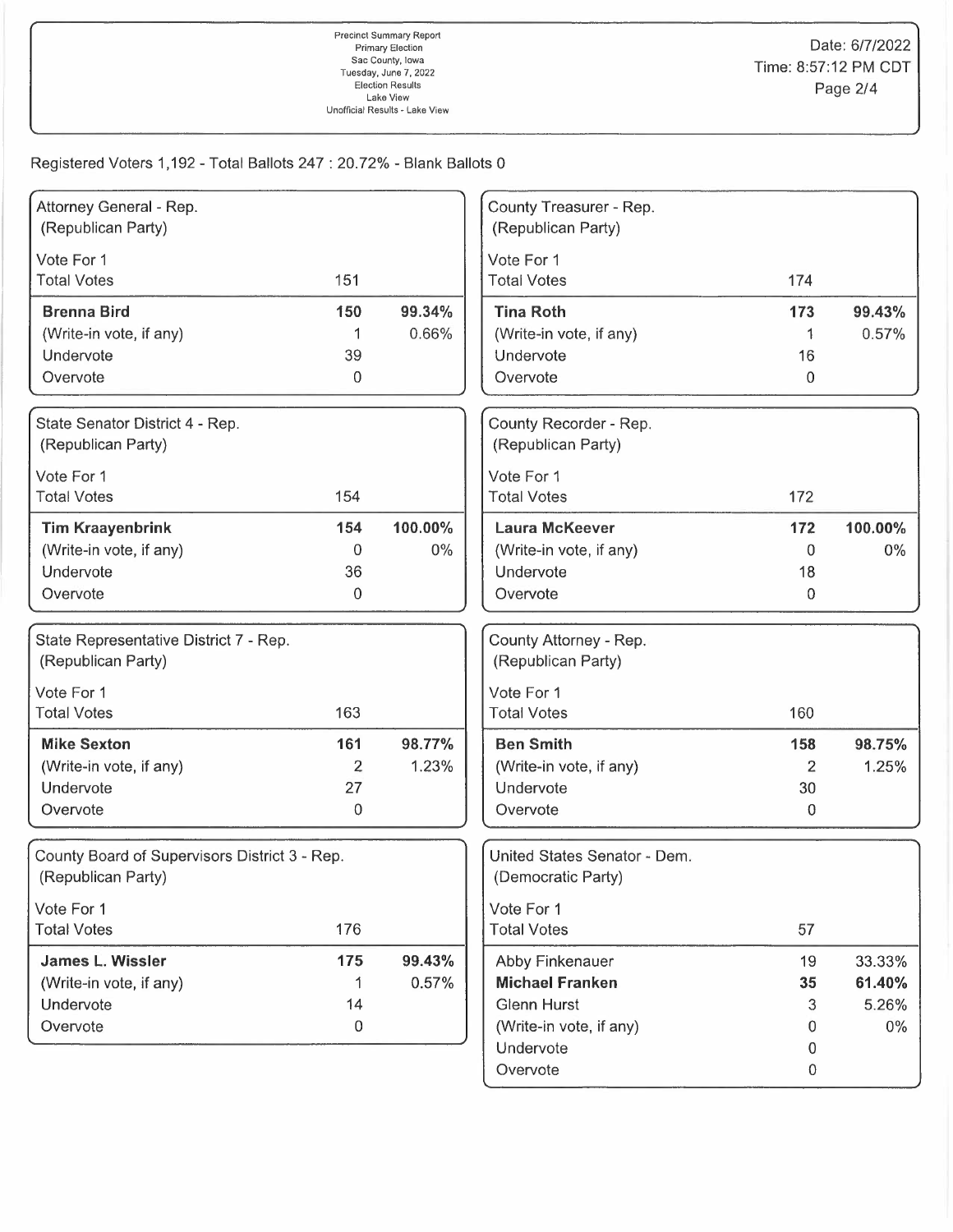Registered Voters 1,192 -Total Ballots 247: 20.72% - Blank Ballots 0

| United States Representative District 4 - Dem.<br>(Democratic Party) |    |         | Treasurer of State - Dem.<br>(Democratic Party) |                |         |
|----------------------------------------------------------------------|----|---------|-------------------------------------------------|----------------|---------|
| Vote For 1                                                           |    |         | Vote For 1                                      |                |         |
| <b>Total Votes</b>                                                   | 54 |         | <b>Total Votes</b>                              | 56             |         |
| <b>Ryan Melton</b>                                                   | 54 | 100.00% | Michael L. Fitzgerald                           | 56             | 100.00% |
| (Write-in vote, if any)                                              | 0  | $0\%$   | (Write-in vote, if any)                         | 0              | $0\%$   |
| Undervote                                                            | 3  |         | Undervote                                       |                |         |
| Overvote                                                             | 0  |         | Overvote                                        | 0              |         |
| Governor - Dem.                                                      |    |         | Secretary of Agriculture - Dem.                 |                |         |
| (Democratic Party)                                                   |    |         | (Democratic Party)                              |                |         |
| Vote For 1                                                           |    |         | Vote For 1                                      |                |         |
| <b>Total Votes</b>                                                   | 57 |         | <b>Total Votes</b>                              | 54             |         |
| <b>Deidre DeJear</b>                                                 | 57 | 100.00% | <b>John Norwood</b>                             | 54             | 100.00% |
| (Write-in vote, if any)                                              | 0  | $0\%$   | (Write-in vote, if any)                         | $\Omega$       | $0\%$   |
| Undervote                                                            | 0  |         | Undervote                                       | 3              |         |
| Overvote                                                             | 0  |         | Overvote                                        | 0              |         |
| Secretary of State - Dem.                                            |    |         | Attorney General - Dem.                         |                |         |
| (Democratic Party)                                                   |    |         | (Democratic Party)                              |                |         |
| Vote For 1                                                           |    |         | Vote For 1                                      |                |         |
| <b>Total Votes</b>                                                   | 54 |         | <b>Total Votes</b>                              | 57             |         |
| <b>Joel Miller</b>                                                   | 43 | 79.63%  | <b>Tom Miller</b>                               | 57             | 100.00% |
| Eric Van Lancker                                                     | 11 | 20.37%  | (Write-in vote, if any)                         | 0              | $0\%$   |
| (Write-in vote, if any)                                              | 0  | 0%      | Undervote                                       | 0              |         |
| Undervote                                                            | 3  |         | Overvote                                        | 0              |         |
| Overvote                                                             | 0  |         |                                                 |                |         |
|                                                                      |    |         | State Senator District 4 - Dem.                 |                |         |
| Auditor of State - Dem.                                              |    |         | (Democratic Party)                              |                |         |
| (Democratic Party)                                                   |    |         | Vote For 1                                      |                |         |
| Vote For 1                                                           |    |         | <b>Total Votes</b>                              | $\mathbf 0$    |         |
| <b>Total Votes</b>                                                   | 57 |         |                                                 | $\overline{0}$ |         |
| <b>Rob Sand</b>                                                      | 57 | 100.00% | (Write-in vote, if any)<br>Undervote            | 57             | $0\%$   |
| (Write-in vote, if any)                                              | 0  | $0\%$   | Overvote                                        | $\mathbf 0$    |         |
| Undervote                                                            | 0  |         |                                                 |                |         |
| Overvote                                                             | 0  |         |                                                 |                |         |
|                                                                      |    |         |                                                 |                |         |